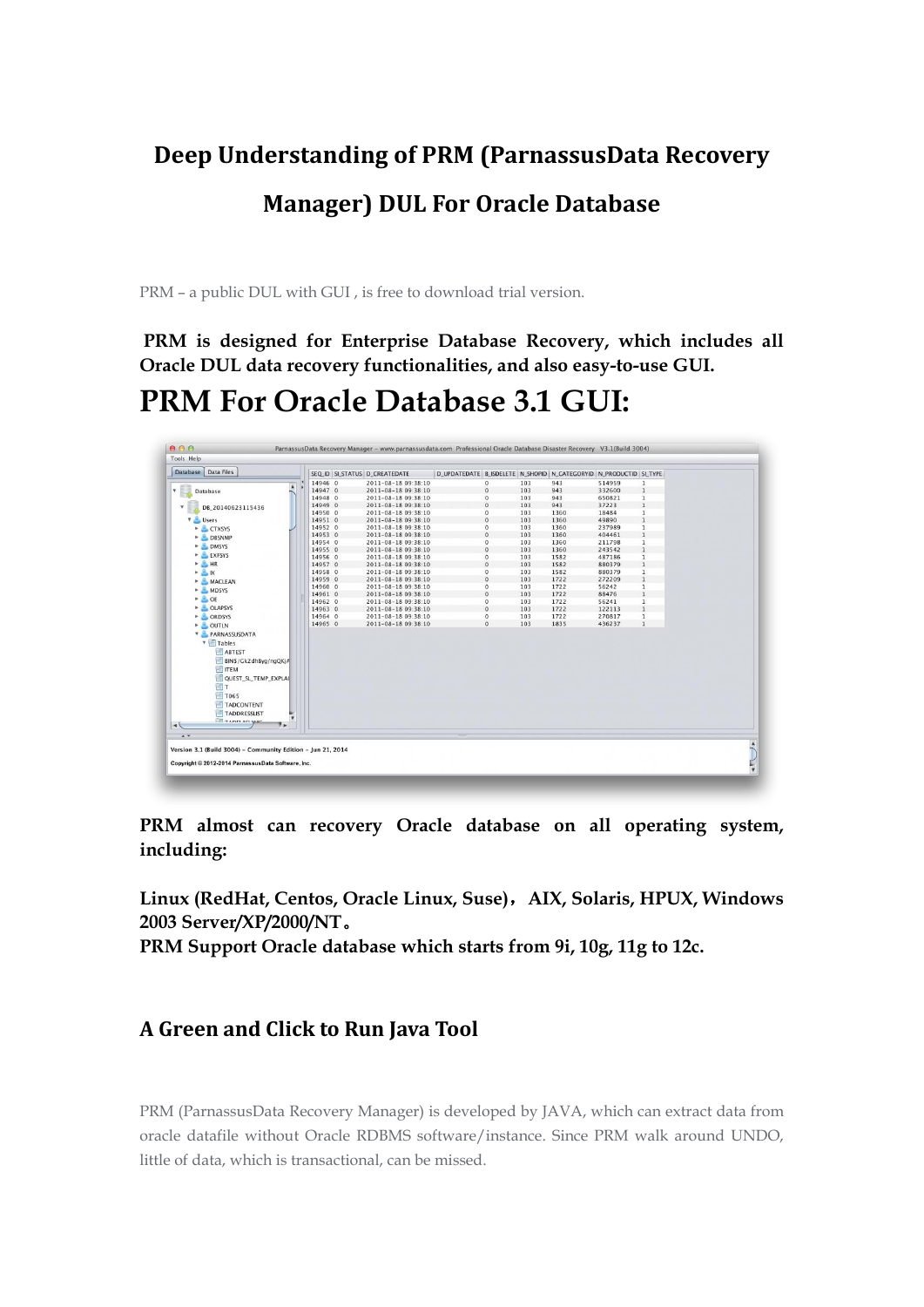### **PRM Can Save Your Data Even Oracle is Damaged**

Sometimes, Oracle DB is damaged, but most of data block is find. With PRM, it can be extracted row by row. If the block is damaged badly, PRM will dump log.

## **PRM Can Extract TABLE/CLUSTER Data**

PRM can extract TABLE/CLUSTER data. PRM is designed not to extract trigger, store procedure or view. Of course, PRM can save the SOURCE\$. PRM can not recover index data , since it does not have meaning on this, unless it is IOT index.

#### **Revolutionary DataBridge Feature**

Why use DataBridge?

- Traditional unload+sqlldr means a copy of data needs to be saved as flat file on filesystem first, data has to be loaded into Unicode text file and then inserted into destination database by sqlldr, this will take double storage and double time.
- DataBridge can extract data from source DB and export to destination DB without any intermediary.
- Once the data arrived destination DB, user can begin to validate them.
- If source and destination database located on different servers, then read/write IO will be balanced on two servers , MTTR will be saved.
- If DataBridge is used in truncated table recovery, it is very convenient that truncated data can be exported back to problem database directly.

DataBridge is very simple and convenient. Right click the table on the left side, and select DataBridge:

#### **Multi-Language Support**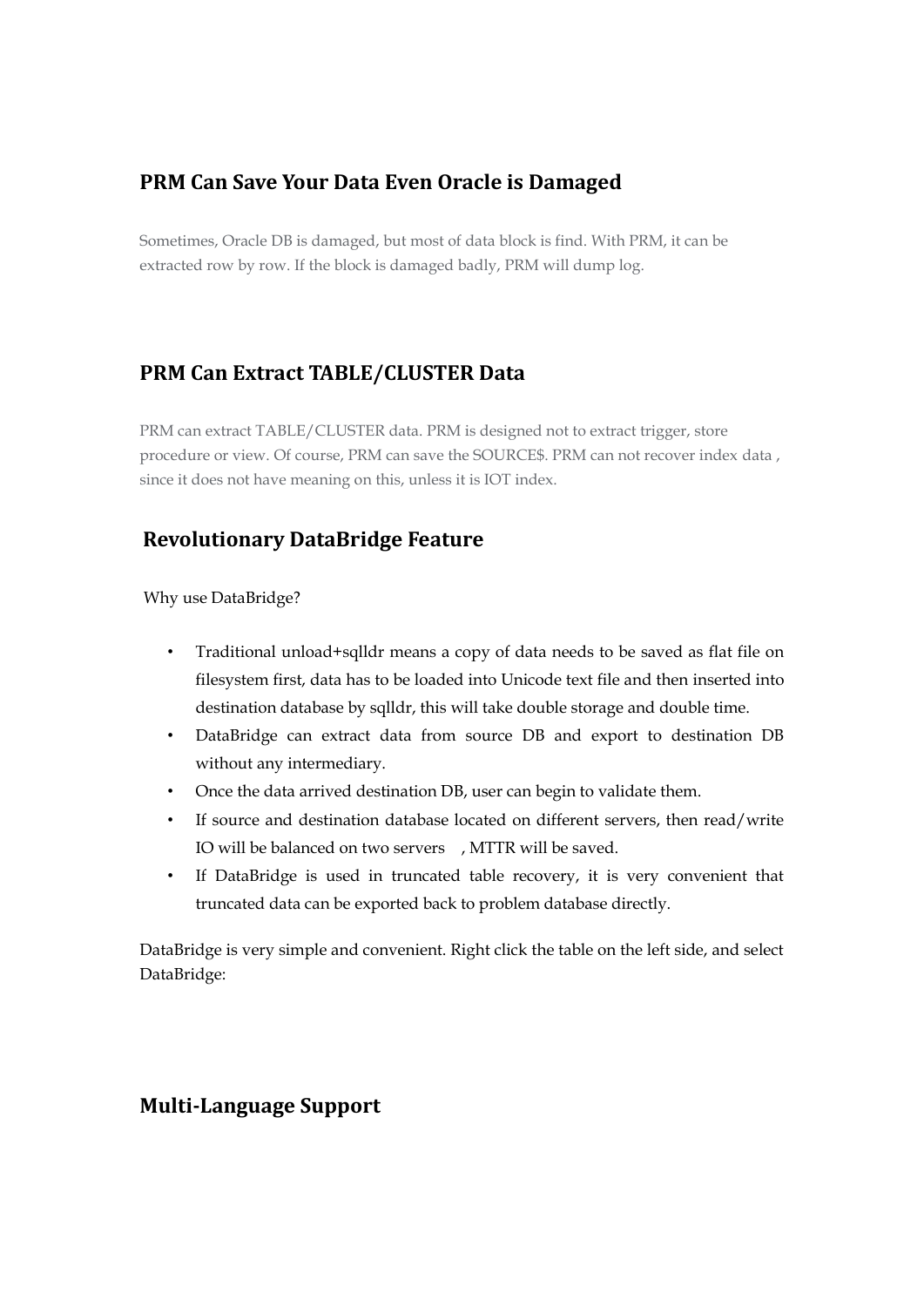PRM supports multi language based on JAVA platform. It also support most of Oracle database character set. Below is the matrix table.

| Language                       | <b>Character Set</b> | Unicode       |  |
|--------------------------------|----------------------|---------------|--|
| Simplified/Traditional Chinese | ZHS16GBK             | <b>GBK</b>    |  |
| Simplified/Traditional Chinese | ZHS16DBCS            | CP935         |  |
| Simplified/Traditional Chinese | ZHT16BIG5            | BIG5          |  |
| Simplified/Traditional Chinese | ZHT16DBCS            | CP937         |  |
| Simplified/Traditional Chinese | ZHT16HKSCS           | CP950         |  |
| Simplified/Traditional Chinese | ZHS16CGB231280       | GB2312        |  |
| Simplified/Traditional Chinese | ZHS32GB18030         | GB18030       |  |
| Japanese                       | JA16SJIS             | <b>SJIS</b>   |  |
| Japanese                       | JA16EUC              | EUC_JP        |  |
| Japanese                       | JA16DBCS             | CP939         |  |
| Korean                         | KO16MSWIN949         | MS649         |  |
| Korean                         | KO16KSC5601          | EUC KR        |  |
| Korean                         | KO16DBCS             | CP933         |  |
| French                         | WE8MSWIN1252         | CP1252        |  |
| French                         | WE8ISO8859P15        | ISO8859 15    |  |
| French                         | <b>WE8PC850</b>      | <b>CP850</b>  |  |
| French                         | WE8EBCDIC1148        | CP1148        |  |
| French                         | <b>WE8ISO8859P1</b>  | ISO8859_1     |  |
| French                         | WE8PC863             | CP863         |  |
| French                         | WE8EBCDIC1047        | CP1047        |  |
| French                         | WE8EBCDIC1147        | CP1147        |  |
| Deutsch                        | WE8MSWIN1252         | CP1252        |  |
| Deutsch                        | WE8ISO8859P15        | ISO8859_15    |  |
| Deutsch                        | WE8PC850             | CP850         |  |
| Deutsch                        | WE8EBCDIC1141        | CP1141        |  |
| Deutsch                        | <b>WE8ISO8859P1</b>  | ISO8859_1     |  |
| Deutsch                        | WE8EBCDIC1148        | CP1148        |  |
| Italian                        | WE8MSWIN1252         | CP1252        |  |
| Italian                        | WE8ISO8859P15        | ISO8859_15    |  |
| Italian                        | WE8PC850             | <b>CP850</b>  |  |
| Italian                        | WE8EBCDIC1144        | CP1144        |  |
| Thai                           | TH8TISASCII          | CP874         |  |
| Thai                           | TH8TISEBCDIC         | <b>TIS620</b> |  |
| Arabic                         | AR8MSWIN1256         | CP1256        |  |
| Arabic                         | AR8ISO8859P6         | ISO8859_6     |  |
| Arabic                         | AR8ADOS720           | CP864         |  |
| Spanish                        | WE8MSWIN1252         | CP1252        |  |